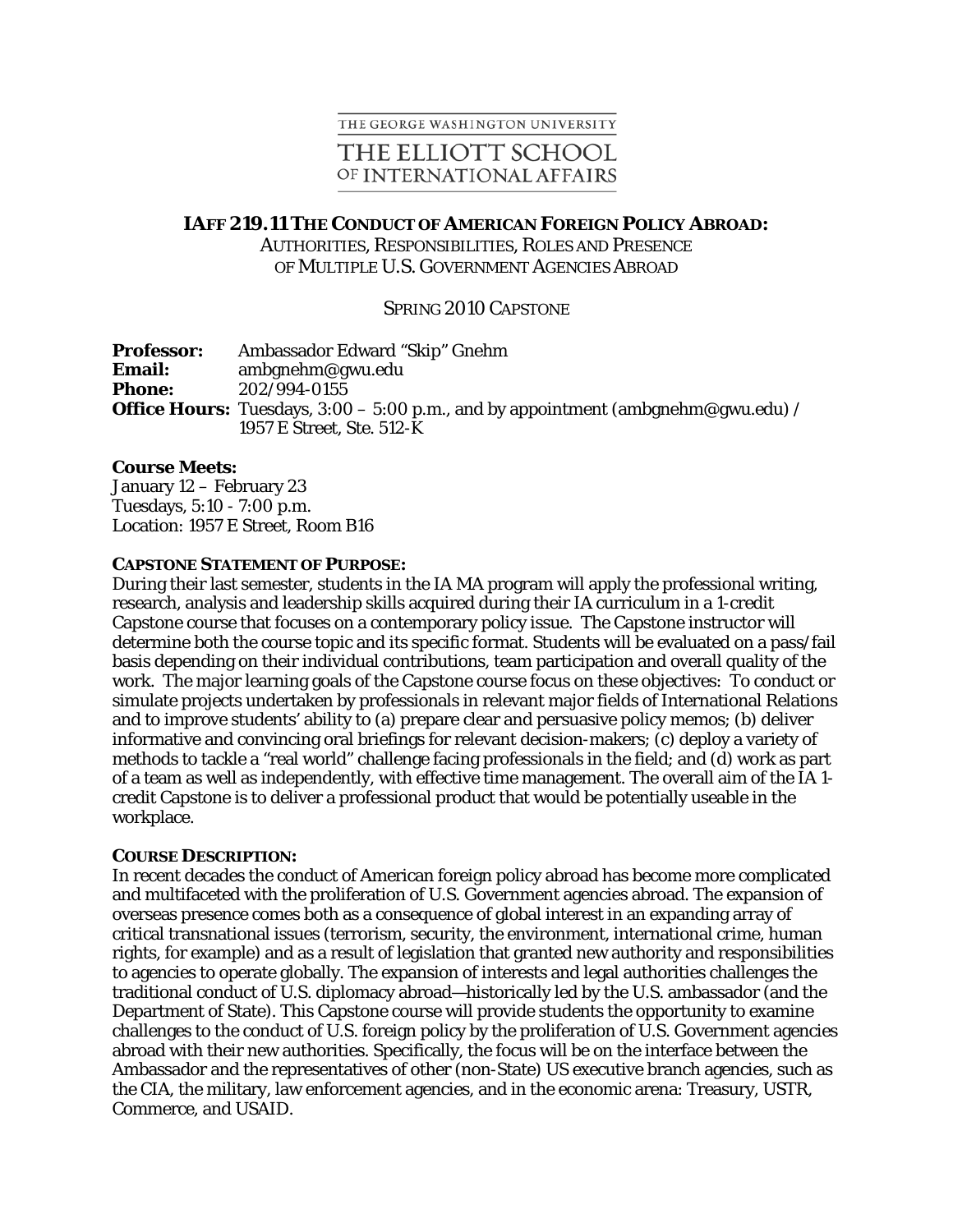## **Objective:**

An analytical report from the Inspector General of the Department of State to the new Secretary of State outlining the relationship between Ambassadors and the representatives of other (non-State) USG executive branch agencies in U.S. embassies abroad, specifically addressing the impact of this relationship on the conduct of American foreign policy.

## **Activity:**

Students, acting as inspectors for the Department of State, will interview former ambassadors to ascertain their experiences in working with the representatives of other (non-State) executive branch agencies assigned to their missions. The class will then collate their findings into a report to be issued by the Inspector General describing the ability of the Ambassador to manage effectively these representatives of other (non-State) executive branch agencies.

## **Course Structure:**

The class will be divided into groups to conduct interviews with former ambassadors. Each member of the group will be responsible for drafting a memorandum of conversation for use by the class in drafting the final report. Midway through the class each participant will be assigned to draft a chapter of the inspection report on a specific agency drawing on all 16 interviews.

## **GOALS OF THE COURSE**

By the completion of the course students will:

- Understand the challenges to the conduct of U.S. foreign policy by the proliferation of U.S. Government agencies abroad with their new authorities
- Engage in team work to analyze situations, problem solve, and achieve solutions
- Understand the management structure of U.S. embassies

## **GRADE COMPUTATION**

The course will be graded as pass/fail

## **NOTES ON GRADES**

Awarding a pass to students will be based on their attendance, participation, and the quality of their section of the final report.

## **COURSE READINGS**

Robert V. Keeley, ed., *First Line of Defense: Ambassadors, Embassies, and American Interests Abroad* (Washington, DC: The American Academy of Diplomacy, 2000).

*The following readings are available on Blackboard:* 

"Improving the Interagency Process to Face 21st Century Challenges," Henry L. Stimson Center Workshop Report (May 2005).

- U.S. Department of State, "Department Organization." Available at: http://www.state.gov/r/pa/ei/rls/dos/436.htm.
- U.S. Department of State, "Foreign Affairs Manual: 1 FAM Organization and Functions."
- U.S. Department of State, "Foreign Affairs Manual: 2 FAM Post Management."
- U.S. Department of State, "Foreign Affairs Manual; 12 FAM 450: Security Support Agreements."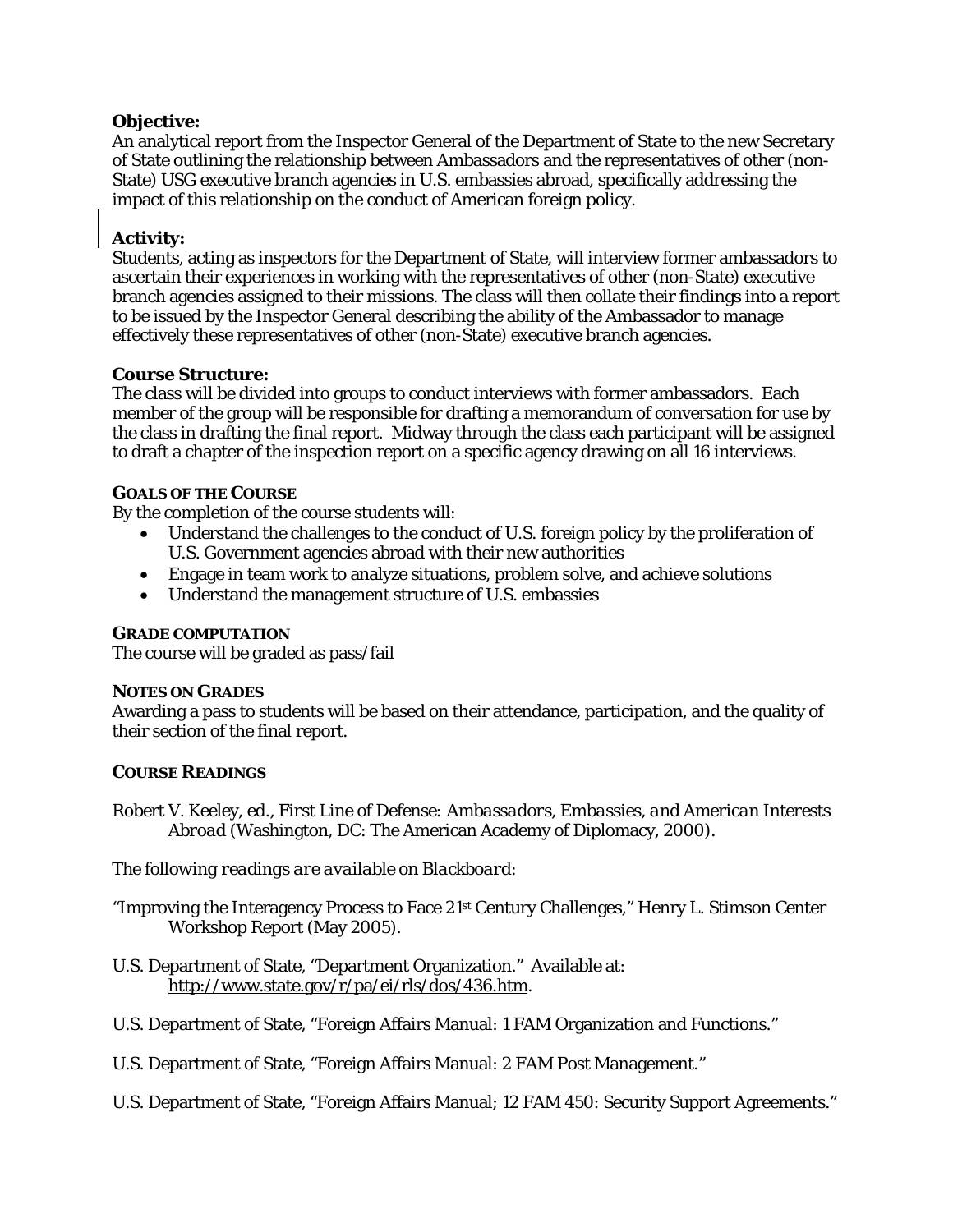#### **COURSE READINGS BY SUBJECT AREA:**

*(All readings posted on Blackboard)* 

### **Military**

"Defense is from Mars, State is from Venus: Improving Communications and Promoting National Security," *National Defense University: Interagency Transformation, Education and After Action Review*. Available at http://www.ndu.edu/itea/index.cfm?state=resource.2.

### **Law Enforcement**

- U.S. Congress, "A Bill to Establish a Department of Homeland Security," *Homeland Security Act of 2002*, including "Analysis of the Homeland Security Act of 2002."
- U.S. Department of Justice, "Federal Bureau of Investigation Legal Attaché Program," March 2004.
- U.S. Department of Homeland Security, "Office of International Affairs: Foreign Operations, Attaché Offices." Available at http://www.ice.gov/graphics/internationalaffairs/ForeignOps.htm.

### **Economics**

- U.S. Department of State and U.S. Agency of International Development, "Strategic Plan: Fiscal Years 2004-2009."
- U.S. Department of Treasury, "Program Performance Report," FY 2000.
- E. Anthony Wayne, "U.S. Interagency Efforts to Combat Terrorist Financing," *U.S. Department of State*, Washington, DC, 25 September 2003.

### **COURSE SCHEDULE**

| <b>Tuesday, January 12</b>  | <b>First Day of Class</b>                                   |
|-----------------------------|-------------------------------------------------------------|
| <b>Tuesday, January 19</b>  | <b>Second Session</b>                                       |
| <b>Tuesday, January 26</b>  | <b>Third Session</b>                                        |
| <b>Tuesday, February 2</b>  | No Class – All memos from interviews are due to the section |
|                             | drafter.                                                    |
| <b>Tuesday, February 9</b>  | <b>Fourth Session</b>                                       |
| <b>Tuesday, February 16</b> | <b>No Class</b>                                             |
| <b>Tuesday, February 23</b> | Final Session – Chapter Sections of Inspection Report       |

#### **WEEKLY COURSE SCHEDULE**

#### **Tuesday, January 12**

Discussion of Ambassadorial Authorities, Structure of the State Department and U.S. Embassies. Discuss list of agencies to be included in final report. Divide class into working groups for interviews with former ambassadors (Names to be provided).

### **Tuesday, January 19**

Discussion of new Authorities of Other Agencies, Conflicts and Resolutions, and Bureaucratic Politics. Finalize list of agencies to be included in the inspection report. Guest appearance by The Honorable Longhorne A. Motley, former Ambassador to Brazil and Assistant Secretary of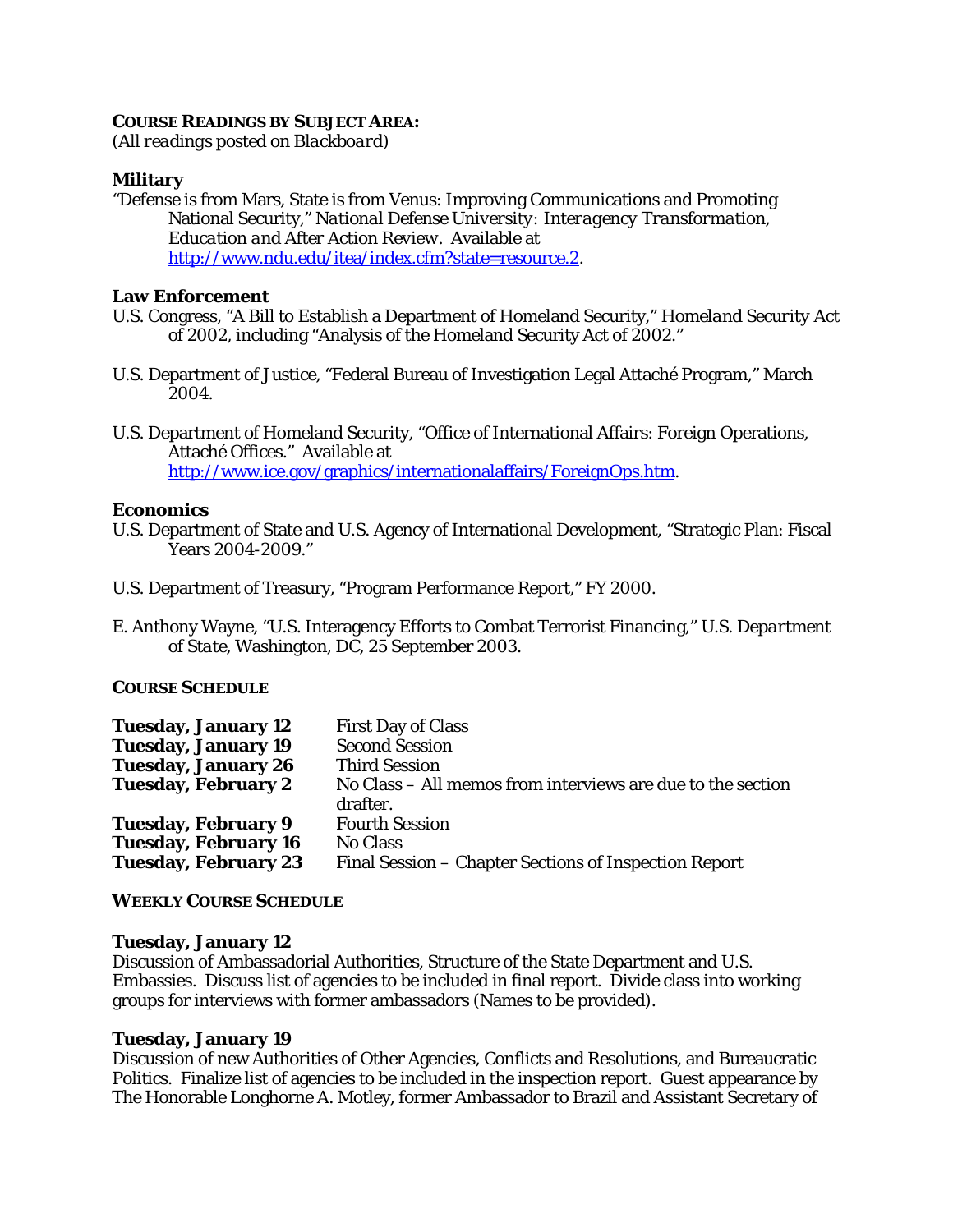State for Latin American Affairs. Our discussion with Ambassador Motley will focus on what should be asked in interviews.

Interval: Each group will conduct two of their four interviews.

## **Tuesday, January 26**

Discussion of first round of interviews. Assignment of responsibility for drafting chapters of the inspection report section on various USG agencies.

Interval: Each group will conduct two additional interviews.

## **Tuesday, February 2**

**No Class,** but all memos from interviews are due to the section drafters.

## **Tuesday, February 9**

Review of second round interviews. Section drafters make oral presentations on their initial drafts for class discussion and critique. Class must determine if there are sections that need additional information requiring further interviews on specific agencies.

#### **Tuesday, February 16 No Class**

## **Tuesday, February 23**

Presentation of final written text of chapters as edited from previous sessions critique

## **UNIVERSITY RESOURCES AND COURSE POLICIES**

### **Attendance**

Regular attendance is expected. In the event of an absence because of illness, a note signed by a medical doctor documenting the illness must be obtained and given to the professor in order to receive an excused absence. In the event of an absence because of a religious holiday, please refer to the below section regarding religious holiday policies. Advanced notification of an absence to the professor is strongly encouraged and recommended.

## **Late Work**

Late work is unacceptable and not permitted without prior, case-specific, written notification via email from the professor. Late work will be accepted without penalty in the case of a medical reason, provided a signed note from a medical doctor documenting the illness is obtained and given to the professor. Late work resulting from religious holidays will only be permitted without penalty given the student's notification of the professor during the first week of class regarding the conflict and a sufficient alternative is agreed upon during the first week of class (see religious holidays policy below).

Work is defined as late if it is not submitted in hard copy by the end of the scheduled class period in which it is due. If the work is authorized for submission by email, it will be considered late if it is submitted after the time and day designated as the due time and date by the professor at the time of the assignment.